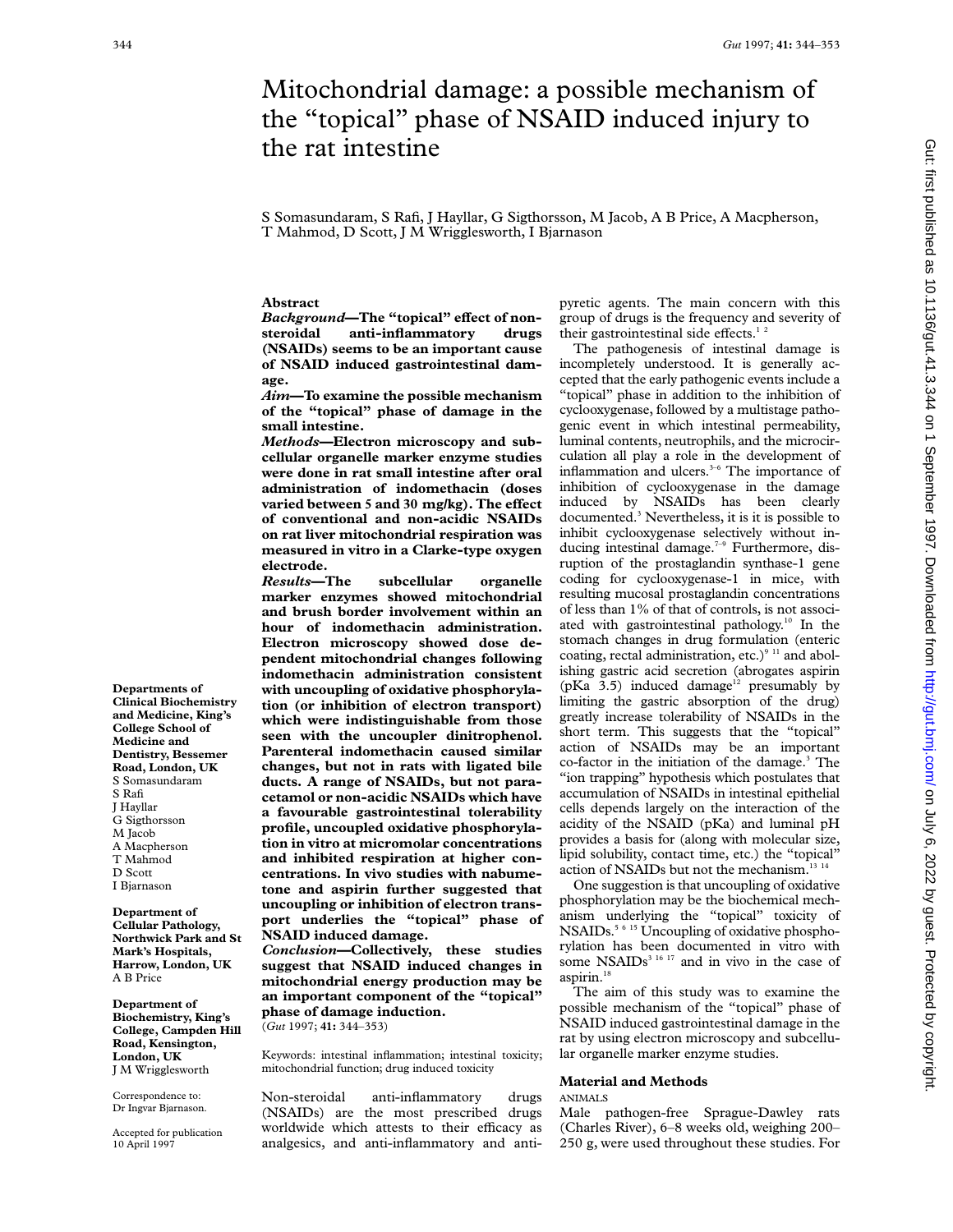documentation and confirmation of the ulcer location and frequency, histology, subcellular organelle marker enzyme studies and electron microscopy, animals were fasted overnight before receiving NSAIDs or solvent by gastric gavage via a soft rubber tube (without sedation) at 0800 or 1200 hours. The 0800 hours group of animals remained fasted and were anaesthetised (with Hypnovel-Hypnorm) 1–6 hours later, underwent laparotomy and were killed by cervical dislocation after the procedure. In the case of the animals receiving the drugs at noon, these were re-fed (two hours later) and operated on the next day 20 hours later (with a preceding overnight fast).

For the in vivo studies indomethacin (5, 10, 20 or 30 mg/kg) was dissolved in a bicarbonate buffer (pH  $7.4$ ) prior to gastric gavage. The range of indomethacin doses used was similar to that used in most other comparable studies when assessing the acute gastrointestinal toxicity of NSAIDs. These doses are somewhat higher than that required to demonstrate antiinflammatory activity in carrageenen paw oedema (2.5 mg/kg). Aspirin (100 mg/kg) and nabumetone (600 mg/kg) were initially dissolved in 10% dimethylsulphoxide (DMSO) and diluted to 1 ml just prior to administration (final concentration of DMSO <5%) and was followed by 1 ml water. The doses of aspirin and nabumetone are roughly equivalent to about eight and 21 times the maximum amount given to a 70 kg person with rheumatoid arthritis, respectively (assuming 3–4 g/day for aspirin and 2 g/day nabumetone). The equivalent dose of indomethacin, calculated in the same way, is 2.5-fold (5 mg/kg dose) to 14-fold (30 mg/kg dose) higher. Dinitrophenol (0.4 ml of a 6 mM solution) was dissolved in 10% DMSO and administered at a final concentration of less than 2% DMSO. The same amount of solvent was used in control experiments.

# SUBCELLULAR ORGANELLE MARKER ENZYME **STUDIES**

Groups of eight to 24 rats received indomethacin (30 mg/kg) or solvent by gavage and underwent laparotomy one, six, or 20 hours later. Samples from the duodenum (third part), jejunum (30 cm distal from the ligament of Treitz) and ileum (10 cm proximal to the caecum) were minced finely in a Polytron homogeniser (Kinematica GmbH, Lucern, Switzerland) for 15 seconds at speed setting 1 and disrupted by 15 strokes of a loose fitting (type A) pestle in a Dounce homogeniser in (10% w/v) ice cold 0.25 M sucrose containing disodium EDTA (1 mmol/l, pH 7.4) and ethanol (22 mmol/l). Homogenates were stored at −70°C until assay of enzyme activities.

Organelle specific marker enzymes studies were carried out as described previously<sup>19 20</sup>: alkaline phosphatase (EC 3.1.31), brush border; lactate dehydrogenase (EC 1.1.1.27), cytosol; DNA, nucleus; succinate dehydrogenase (EC 1.3.99.1), inner mitochondrial membrane; citrate synthase (EC 4.1.3.7), mitochondrial matrix (tricarboxylic acid cycle); cytochrome c oxidase (1.9.3.1), mitochondrial matrix (electron transport chain); b-N-acetyl-D-glucosaminidase (EC 3.2.1.30), lysosomes; á-glucosidase (EC 3.2.1.20), endoplasmic reticulum.

Mitochondrial enzymes were assayed after freeze thawing three times to disrupt the mitochondrial membranes.

Protein content was analysed according to Lowry *et al*,<sup>21</sup> and DNA content according to Carter *et al*. 22

## MORPHOLOGY AND ELECTRON MICROSCOPY

A straightforward small intestinal ulcer count was made, following exposure of the mucosa by a longitudinal cut along the mesenteric border, 20 hours after administration of the drugs.

For microscopy an abdominal incision was made under anaesthesia, the stomach was opened and a catheter placed in the first part of the duodenum. The whole of the small intestine was then flushed, avoiding distension, with a 3.0% gluteraldehyde in 0.1 M sodium phosphate buffer pH  $7.3-7.4$ . One centimetre lengths of duodenum (third part), jejunum (30 cm distal to the ligament of Trietz) and ileum (10 cm proximal to the caecum) were then processed: (i) to paraffin wax blocks and 3–4 µm sections were cut and stained with haematoxylin and eosin (six animals each studied as controls and at one, six, or 20 hours after administration of indomethacin 20 mg/kg); or (ii) for electron microscopy and placed in gluteraldehyde for three days (four animals as controls and at one, two, or five hours after indomethacin 20 mg/kg was given). A further four animals in each group were studied by electron microscopy (jejunum only) one hour after instillation in the small intestine of 0.4 ml of a 6 mM solution of dinitrophenol, a potent uncoupler of oxidative phosphorylation, and two hours after administration of 5 and 10 mg/ kg indomethacin by gastric gavage to assess a possible dose response relation.

After fixation, samples for electron microscopy were embedded in araldite and ultrathin sections were cut using an Ultratome-Richart Ultracut-E. The samples were then examined with a Joel 1200 cm electron microscope in transmission mode. All experiments were carried out without knowledge of treatment.

## IN VITRO MITOCHONDRIAL STUDIES

Animals were fasted overnight. Rat liver mitochondria were isolated and used for these studies as it is exceedingly difficult to obtain high yield, purified coupled mitochondria from intestinal tissue.<sup>23</sup> However, it is generally accepted that there are no major differences between mitochondria isolated from different organs with regard to responses to uncoupling agents or inhibitors of the respiratory chain.<sup>23</sup> After cervical dislocation livers were rapidly removed and placed in ice cold 0.9% saline. The liver was then cut into approximately 1 cm3 pieces and homogenised in 50 ml of a 74 mM sucrose, 225 mannitol, 1 mM EDTA, 5 mg/ml bovine serum albumin solution in 10 mM MOPS-NaOH buffer, pH 7.4, by six strokes of a tight fitting Teflon pestle. The homogenate was centrifuged at 500 *g* for 10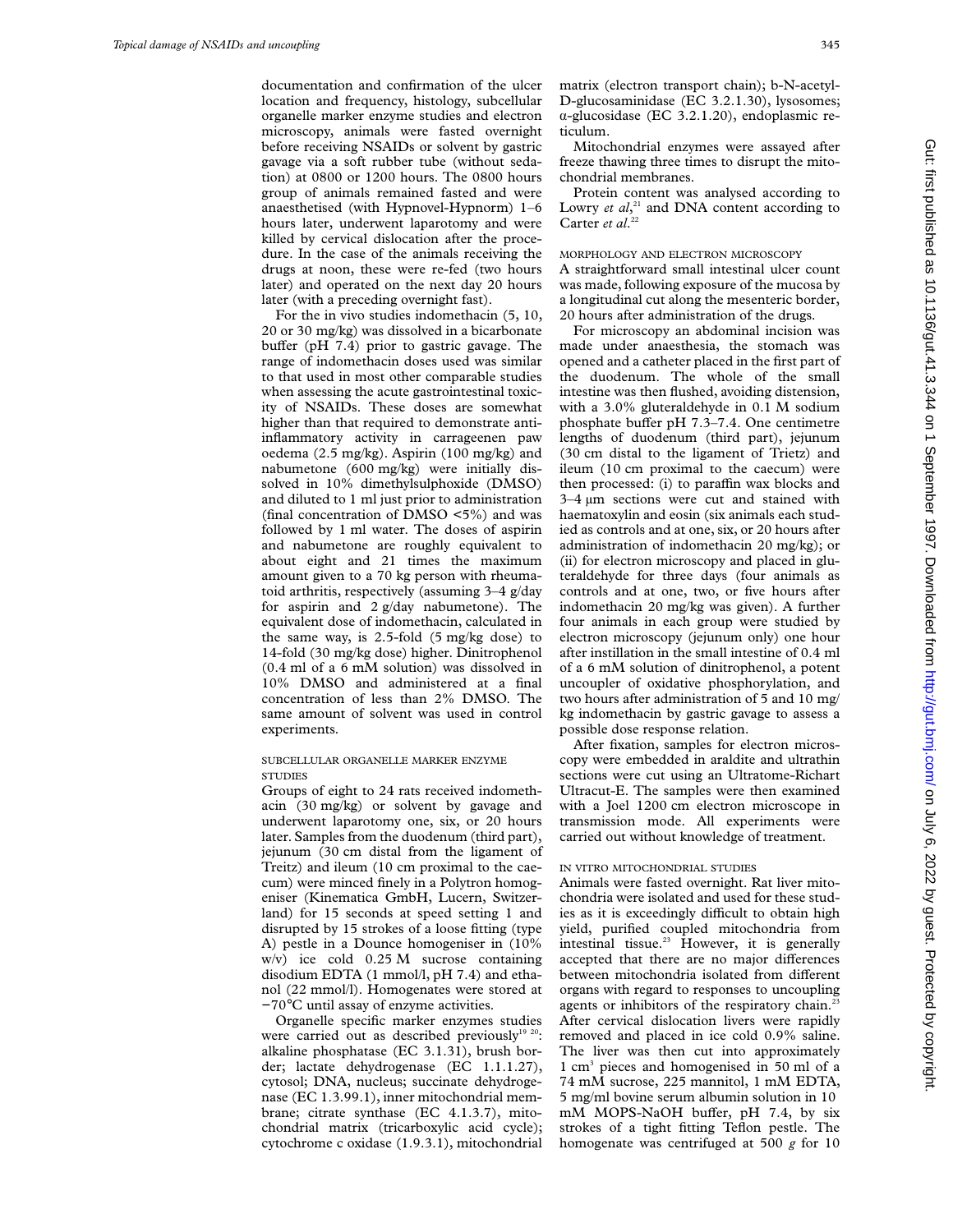

*Figure 1: Chemical structure of the NSAIDs and paracetamol used in the study.*

minutes and the resulting supernatant recentrifuged at 12 000 *g* for 10 minutes. The pellet was resuspended in the sucrose solution and centrifuged for 10 minutes at 12 000 *g* to give the resulting mitochondrial enriched pellet used for these experiments. All procedures were performed at 4°C.

Oxygen consumption was measured in a Clarke-type oxygen electrode, as described previously.24 The reaction mixture consists of 150 mM sucrose, 10 mM potassium chloride, 5 mM magnesium chloride, and 1 mM potassium dihydrogen orthophosphate in 10 mM HEPES-NaOH buffer, pH 7.4. Substrates, inhibitors and drugs were introduced into the chamber (1.0 ml capacity) by syringe and reactions were carried out at 30°C under magnetic stirring.

Electron transport experiments were done with mitochondria after addition of 0.1 mM cyanide p-(trifluoromethoxy) phenylhydrazone (FCCP) prior to the addition of the drugs.

Rotenone and FCCP were dissolved in ethanol whereas the rest were solubilised in 10% DMSO prior to dilution and pH adjusted to 7.4. The solvent was used by itself in the control experiments. The chemical structures of the drugs used in these experiments are shown in fig 1. The conventional NSAIDs studied were indomethacin (pKa 4.5), naproxen (pKa 4.2), aspirin (pKa 3.5), flurbiprofen (pKa 4.2), and piroxicam (pKa 6.3); paracetamol was studied as a non-NSAID analgesic control. Three non-acidic NSAIDs were also studied: nabumetone (and its active acidic metabolite 6-methoxy-2-naphthylacetic acid (6-MNA; pKa 4.5)) and two chemical modifications of flurbiprofen, namely NO-flurbiprofen (fig 1), a nitroxybutylester derivative of flurbiprofen, and a flurbiprofen dimer where a molecule of flurbiprofen is linked to another flurbiprofen molecule via an acid anhydrite bond. Each drug was tested over a range of concentrations and the data presented represent the mean of three to five experiments performed on different days.

Mitochondrial protein was measured by using Pierce's BCA protein assay kit, using bovine serum albumin as standard protein.

## BILE DUCT LIGATION EXPERIMENTS

Pharmacokinetics permits three possible routes by which NSAIDs may come into contact with the small intestinal mucosa. Firstly, the "topical" phase following ingestion (during absorption), secondly, a systemic route as the drug enters the vascular compartment and is distributed throughout the body, and, thirdly, following excretion in bile which may re-expose the small intestine to the "topical" phase. In an attempt to discriminate between the "topical" effects of indomethacin on intestinal mitochondrial morphology and the systemically mediated effect, one group of rats underwent bile duct ligation while the other underwent sham operation (all animals were re-fed after the procedure). Twenty four hours later, after an overnight fast, the animals received indomethacin 20 mg/kg intraperitoneally. The animals whose bile ducts had been ligated also received chenodeoxycholic acid by gavage (1 ml of a 10 µmolar solution) the chief constituent of bile acid in the rat. This is an important control as bile plays a pathogenic role in indomethacin induced damage in the rat.<sup>25 26</sup> Electron microscopy (jejunum only) was done two hours later on groups of four animals.

#### ASPIRIN EXPERIMENTS

Of the NSAIDs studied in the rat, aspirin by gavage (and intraperitoneally)<sup>8</sup> is the only conventional NSAID, apart from nabumetone, $2<sup>7</sup>$ that does not cause small intestinal ulcers. Aspirin and nabumetone (6-MNA) are also not excreted in significant amounts in bile following parenteral administration.<sup>28</sup> The lack of small intestinal toxicity of aspirin is puzzling.<sup>3</sup> One possibility is that the small intestine may not exposed to significant "topical" concentra-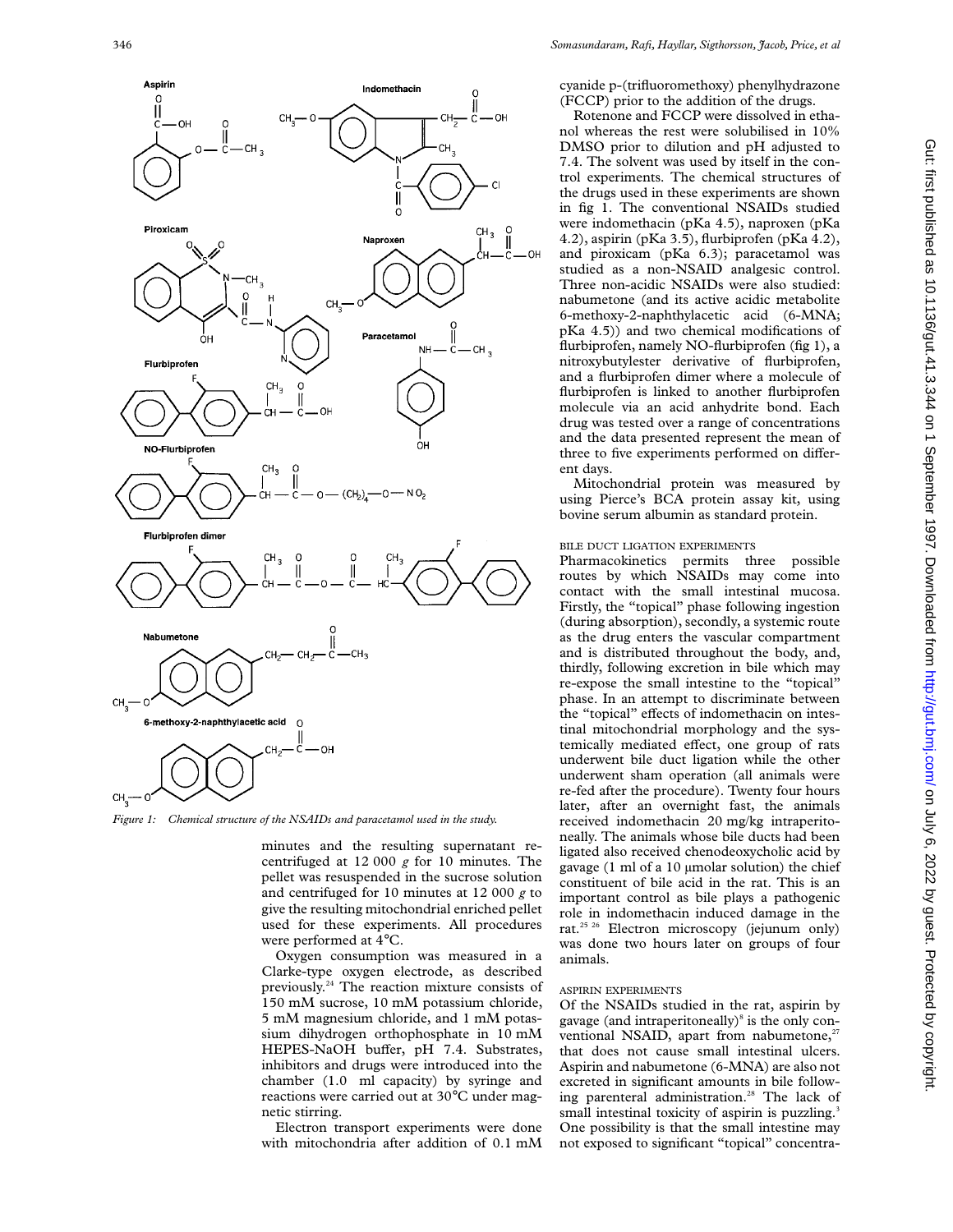TABLE I *Organelle marker enzyme activities in rat jejunum*

| Organelle             | Marker                                    | Control    | One hour         | Six hours        | Twenty hours              |
|-----------------------|-------------------------------------------|------------|------------------|------------------|---------------------------|
| <b>Nucleus</b>        | $DNA$ (mg/g tissue)                       | 4.3(0.8)   | 4.0(0.3)         | 4.0(0.6)         | 3.7 $(0.5)$ <sup>**</sup> |
| Brush border          | Alkakine phosphatase (mU/mg DNA)          | 838 (98)   | 564 $(138)$ **   | 432 $(85)$ **    | 598 (187)**               |
| Cytosol               | Lactate dehydrogenase (U/mg DNA)          | 79 (29)    | 48 (14)          | 56 (21)          | 83 (16)                   |
| Lysosomes             | N-Acetyl glucosaminidase (mU/mg)          | 135 (41)   | 125(44)          | 151 (40)         | 155(39)                   |
|                       | DNA)                                      |            |                  |                  |                           |
| Endoplasmic reticulum | $\alpha$ -Glucosidase (U/mg DNA)          | 2.3(0.2)   | 2.2(0.2)         | 2.7(0.5)         | 3.3(0.7)                  |
| Mitochondria          | Succinate dehydrogenase (mU/mg)           | 102(18)    | $168(61)$ **     | $178(31)$ **     | 322 $(48)$ **             |
|                       | DNA)                                      |            |                  |                  |                           |
|                       | Cytochrome c oxidase (velocity:           | 0.20(0.04) | $0.32(0.11)$ **  | 0.25(0.07)       | 0.19(0.03)                |
|                       | Kmin/mg protein)                          |            |                  |                  |                           |
|                       | Citrate synthase $(\mu M/min/mg$ protein) | 1.68(0.69) | 3.05 $(0.44)$ ** | 3.58 $(0.45)$ ** | $2.83(0.52)$ **           |

Sprague-Dawley rats (eight to 24 in each group) received indomethacin (30 mg/kg) by gavage and were killed one, six, or 20 hours later.

The results show significantly (\*\*p<0.01, Wilcoxon's rank sum test) lower DNA levels at 20 hours possibly because of a reduction in cell numbers as a result of ulceration. Alkaline phosphatase activities (brush border marker) are significantly reduced throughout which could represent direct damage by NSAIDs or inactivation due to oxygen reactive metabolites.<sup>31</sup> There are significant increases in the three mitochrondial marker enzyme activities at one hour, albeit transient in the case of cytochrome c oxidase.

tions because of rapid absorption from the gastroduodenal mucosa (and the lack of excretion in bile). $14$ 

To study this possibility, rats underwent laporatomy under anaesthesia. One group received 100 mg/kg (volume of 1 ml) aspirin directly into the small intestine whereas the other group received the same dose by gastric gavage. Electron microscopy (jejunum only) was done two hours later on groups of four animals and an ulcer count at 20 hours (six animals in each group).

## **Results**

INDOMETHACIN AND SMALL INTESTINAL LESIONS Macroscopic, predominantly mid-small intestinal, damage occurred consistently 20 hours after gastric gavage of 20 or 30 mg/kg indomethacin in male Sprague-Dawley rats, as shown previously.<sup>29 30</sup> There were 15–120 ulcers (median 49) in 26 of 30 treated animals. Light microscopy showed no histological inflammatory changes at one hour. At six hours there was a minor polymorphic infiltrate which became intense around the focal erosions and ulcers at 20 hours as described previously in much greater detail by Anthony *et al*. 30

Indomethacin (5 mg/kg) caused small intestinal ulcers in two of eight animals (numbers 3 and 12) whereas seven (median 22, range 2–56) of 10 animals receiving the 10 mg/kg dose had ulcers.

# SUBCELLULAR ORGANELLE ENZYME MARKER **STUDIES**

After indomethacin (30 mg/kg) ingestion the most noticeable changes in subcellular organelle marker enzyme activity were found in the jejunum (table 1). There was a significant decrease in the activities of the brush border marker (alkaline phosphatase) at one, six, and 20 hours. All three mitochondrial marker enzymes were increased at one hour, persisting throughout in the case of succinate dehydrogenase and citrate synthase. Markers for other subcellular structures did not alter significantly until ulcers were evident, which presumably represents the combination of the biochemical



*Figure 2: Representative electron transmission micrographs of rat small intestine (jejunum, 30 cm distal to the ligament of Treitz) demonstrating (A) normal enterocyte mitochondria, (B) vacuolisation of mitochondria one hour after indomethacin administration, (C) vacuolisation of mitochondria one hour after the administration of the uncoupler dinitrophenol, and (D) normal enterocyte mitochondria one hour after nabumetone administration. Note normal brush border appearances. Original magnification,* ×*10 000.*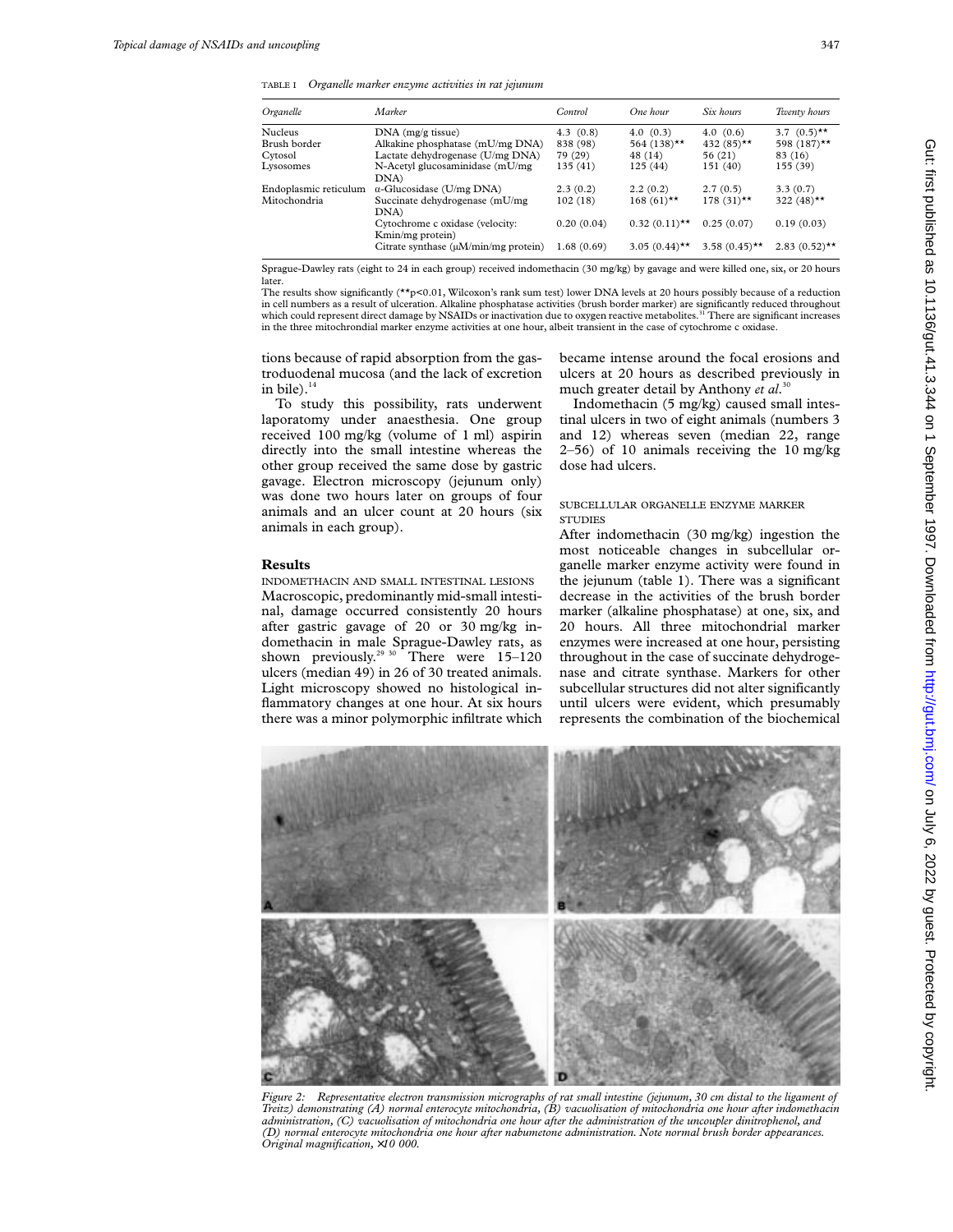

action of indomethacin and the presence and consequence of the damage associated with the acute inflammatory cell infiltrate.

#### ELECTRON MICROSCOPY

Electron microscopy was carried out in groups of four rats at one, two, or five hours after gavage of 20 mg/kg indomethacin (or vehicle) on mucosa from the duodenum, jejunum and ileum. Alterations were found at each site in all the indomethacin treated animals, but were most pronounced in the duodenum and jejunum. Figure 2 shows representative and the most severe changes in mitochondrial mor-

*and 1500 µM, depending on the particular NSAID, and inhibit respiration at higher concentrations. Paracetamol, a non-NSAID analgesic control, reduces respiration, without an uncoupling eVect. Each data point represents the mean (SE) of 3–5 experiments, performed on different days.* 

phology in the indomethacin (20 mg/kg) treated rats. These changes were indistinguishable from those found one hour after the administration of the uncoupler dinitrophenol, which was associated with the range of mitochondrial morphological changes as described previously in other tissues.<sup>23</sup> Two hours after administration of 5 mg/kg indomethacin there was subtle and patchy swelling and elongation of mitochondria in two rats which increased in severity with the 10 mg/kg indomethacin dose where loss of cristae also became evident, but with only occasional vacuolisation. These findings are consistent with

2

Î

2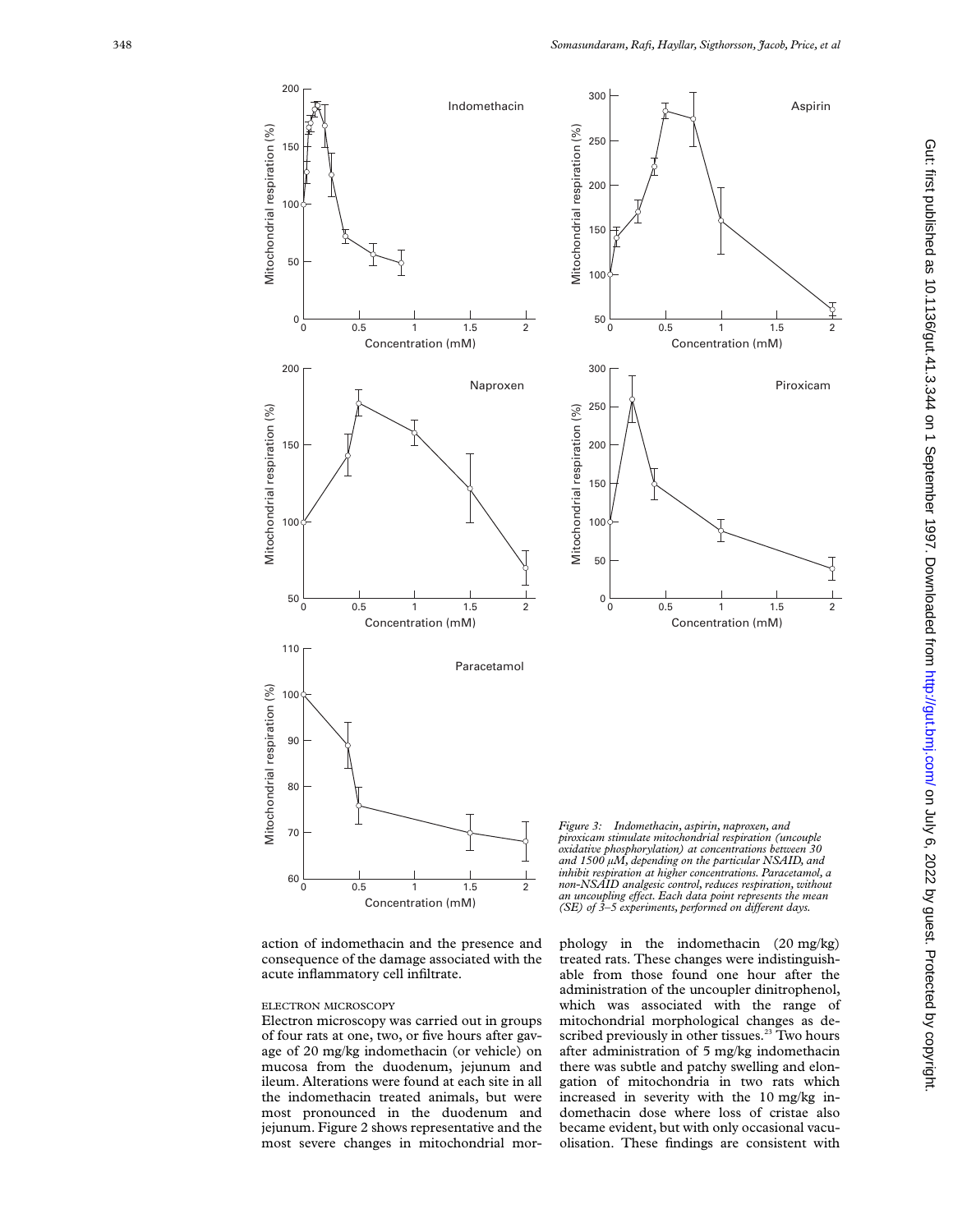

*Figure 4: Mitochondrial preparation was as in fig 3, but with the addition of 0.1 µM FCCP, a potent uncoupler, prior to the addition of the drugs. (A) Glutamate/malate and (B) succinate (in the presence of rotenone) were used as electron donors for complexes I and II, respectively, at diVerent concentrations of NSAIDs as shown in the figure. Indomethacin, aspirin, naproxen, and paracetamol all inhibit complexes I and II at diVerent concentrations in a dose dependent manner. Each point represents the mean (SE) of 3–5 separate experiments, performed on different days.* 

milder degree of uncoupling or inhibition of electron transport<sup>23</sup> and are within the range of pathology seen with dinitrophenol.

One hour after indomethacin (20 mg/kg) administration, there were also minor degenerative changes (dilatation and some minor vacuolisation) in endoplasmic reticulum, but the brush border and other subcellular organelles appeared normal. There was an impression that the morphological changes became more severe with time.

#### IN VITRO MITOCHONDRIAL STUDIES

Figure 3 shows that indomethacin, aspirin, naproxen, and piroxicam uncoupled oxidative phosphorylation of isolated rat liver mitochondria in micromolar concentrations whereas paracetamol did not. However, both paracetamol and NSAIDs at higher concentrations inhibited respiration in coupled mitochondria.

The mechanism of this inhibition was studied further. Figure 4 shows that indomethacin, naproxen, aspirin, and paracetamol inhibit both glutamate/malate and succinate (with rotenone) stimulated respiration in uncoupled mitochondria. Using sonicated mitochondria with potassium ferricyanide as an artificial electron acceptor in the presence of appropriate inhibitors (rotenone, antimycin A or cyanide)<sup>23</sup> to define the effects on individual respiratory complexes, all the drugs inhibited electron transfer in complex I, and complexes II plus III, in a concentration dependent manner (data not shown).



*Figure 5: (A) The non-acidic pro-NSAID, nabumetone, had no significant eVects on mitochondrial respiration whereas its active component, 6-MNA, stimulated respiration in a similar fashion to the other NSAIDs. (B) Similarly, flurbiprofen stimulated mitochondrial respiration whereas its chemical modification to a nitroxybutyl ester or a flurbiprofen dimer, renders the drugs incapable of uncoupling oxidative phosphorylation.*

## STUDIES WITH NON-ACIDIC NSAIDs

The effects of nabumetone, a non-acidic pro-NSAID, on in vitro and in vivo uncoupling and its active acidic metabolite 6-MNA in vitro, were studied.

A single 600 mg/kg dose of nabumetone by gastric gavage in eight rats did not cause macroscopic or microscopic small intestinal damage at 20 hours. Furthermore, electron microscopy of the mid-small intestine (four rats) following this dose at one and five hours showed no alterations in mitochondrial morphology (fig 2). Nabumetone also had no effect on mitochondrial respiration in isolated coupled rat liver mitochondria up to a maximum solubility (about 1.0 mM) in 10% DMSO (fig 5). The active metabolite of 6-MNA, however, increased respiration by 180 to 200% in the concentration range of 0.3–0.7 mM.

Figure 5 shows that the chemically modified versions of flurbiprofen (nitroxybutylflurbiprofen and flurbiprofen dimer), which render them non-acidic and in the case of the former abolish gastric toxicity and reduce small intestinal damage significantly, $32$  had no significant effects on mitochondrial respiration.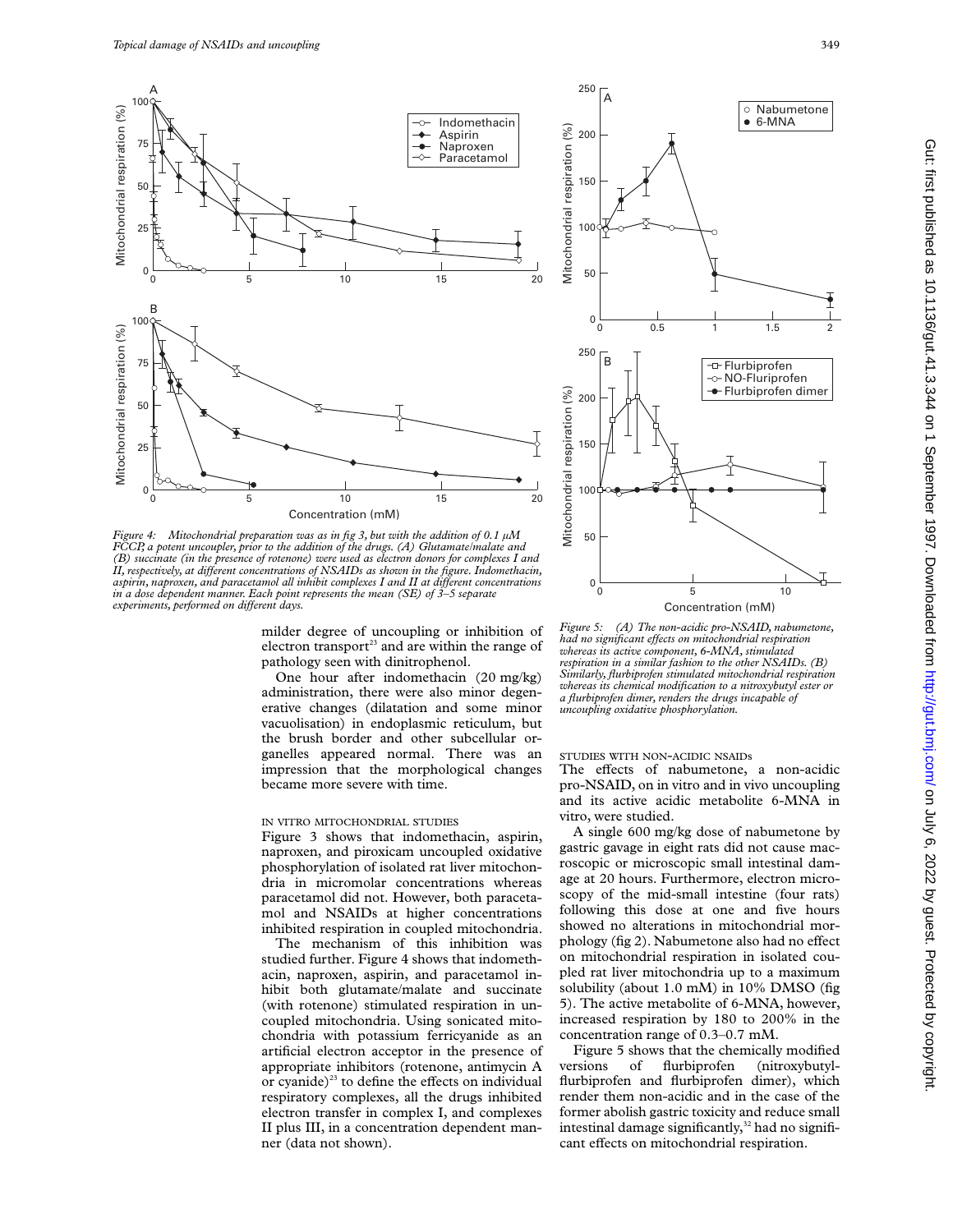

*Figure 6: Representative electron transmission micrographs of rat small intestine following intraperitoneal indomethacin (20 mg/kg) in (A) a rat with a ligated bile duct showing normal intestinal mitochondria with discrete cristae and (B) a sham operated animal showing disruption of mitochondrial cristae, vacuolisation and occasional disruption of both the outer and inner mitochondrial membranes. Endoplasmic reticulum is also dilated. Original magnification,* × *30 000.*

BILE DUCT LIGATION EXPERIMENTS

Sham operated animals with intact bile ducts, receiving indomethacin intraperitoneally, had abnormal jejunal mitochondria (representative picture shown in fig 6) resembling that seen after gavage (as above), whereas rats with ligated bile ducts had normal mitochondrial morphology. Collectively, this shows that the systemically mediated effect of indomethacin, at the doses given, is insufficient to affect small intestinal mitochondrial morphology whereas the biliary excreted component seems sufficient to cause the "topical" effect.

# ASPIRIN EXPERIMENTS

Aspirin uncoupled in vitro (fig 3). Animals receiving aspirin by gastric gavage had normal jejunal mitochondrial morphology on electron microscopy whereas those receiving aspirin directly into the small intestine had changes identical to those following indomethacin and dinitrophenol suggestive of uncoupling of oxidative phosphorylation and/or inhibition of electron transport. None of the animals receiving aspirin by gavage had small intestinal ulcers whereas those receiving it directly into the small bowel had severe, extensive and confluent small intestinal ulceration distal to the administration site of aspirin, suggesting that the lack of apparent small intestinal toxicity of orally administered aspirin may be due to lack of the "topical" effect because of rapid absorption.<sup>14</sup>

#### **Discussion**

Here, we show directly by a subcellular marker enzyme technique that intestinal mitochondria and brush border are affected within one hour of indomethacin administration. Electron microscopy shows dose dependent mitochondrial changes that are indicative of uncoupling of oxidative phosphorylation or inhibition of electron transport. We expand on the previous in vitro studies of NSAIDs on mitochondrial energy production, show that uncoupling relates to the acidic nature of NSAIDs and that rendering NSAIDs non-acidic and ineffective as proton translocators coincides with their improved gastrointestinal tolerability. Along with the bile duct ligation and aspirin studies, this suggests that the mechanism of the "topical" phase of NSAID damage may involve uncoupling of oxidative phosphorylation and/or inhibition of electron transport.

Although the pathogenic events of NSAID induced gastrointestinal damage are controversial, there is a consensus that there is an important "topical" component of the damage both in the stomach and small intestine<sup>9 33–35</sup> which is independent of NSAID action to inhibit cyclooxygenase.3 36 The precise nature of the "topical" phase of damage is uncertain. Firstly, one suggestion is that NSAIDs have a detergent-like action which disrupts mucus gel<sup>37</sup> and/or cell membrane integrity.<sup>38 39</sup> The decreased activity of the brush border enzyme alkaline phosphatase is consistent with this suggestion, although no major structural changes were seen on electron microscopy. Secondly, acidic NSAIDs may concentrate in the mucosa ("ion trapping"), $40\frac{41}{1}$  but how this causes damage is uncertain. The subcellular organelle marker enzyme studies suggest that mitochondria are affected following oral indomethacin. Mitochondrial enzyme activities were all significantly increased, which is, however, an unusual response to damage and not readily explained. One possibility is that substrate access to the membrane bound enzymes is facilitated via increased mitochondrial membrane permeability caused by the effect of indomethacin on mitochondrial energy production. Whatever the explanation, the electron microscopy studies showed dose dependent in vivo mitochondrial changes following indomethacin administration which are suggestive of uncoupling and/or inhibition of electron transport. The in vitro studies show that all the acidic NSAIDs uncoupled oxidative phosphorylation at concentrations which are likely to be achieved within intestinal epithelial cells following ingestion of NSAIDs, whereas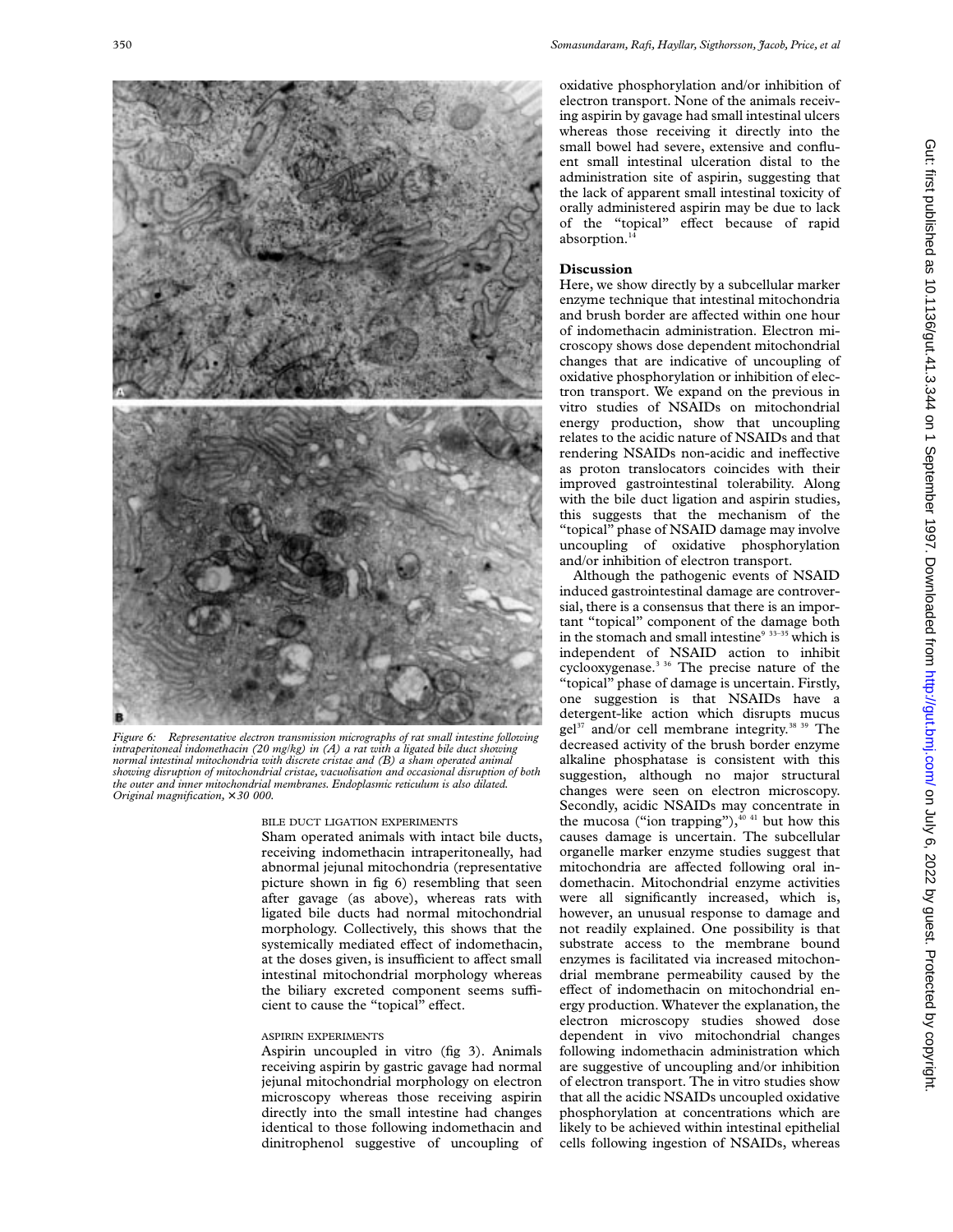paracetamol, an analgesic without gastrointestinal toxicity, and the non-acidic NSAIDs which have an improved gastrointestinal tolerability profile, did not. These findings expand on earlier studies which demonstrated that some NSAIDs uncoupled oxidative phosphorylation,15 42 and indirect evidence that suggested that uncoupling of oxidative phosphorylation or inhibition of electron transport may play a role in their intestinal toxicity.<sup>5 43 44</sup> Furthermore, our studies show that the uncoupling property of NSAIDs reside within their carboxylic or enolic acid groups (along with their lipid solubility characteristics).

The doses of indomethacin used to demonstrate in vivo uncoupling in rat small intestine were 2.5- to 14-fold higher than maximum doses used in a 70 kg human. Administration of these high doses, notwithstanding differences in species susceptibility, is a compromise between the desire to use comparable pharmacological doses as in humans and those required for consistent ulcer formation in the rat. The doses of indomethacin used in this study, although an order of magnitude greater than that required to inhibit cyclooxygenase,<sup>45 46</sup> are, however, within the range conventionally used to investigate the pathogenesis of NSAID induced gastrointestinal toxicity.

The "topical" effect of NSAIDs is most pronounced at the site of drug absorption following ingestion. Absorbed NSAIDs are largely (over  $99\%$ ) bound to albumin<sup>28</sup> so that an effective concentration for mitochondrial uncoupling may not be reached in other tissues. Certainly, there was no evidence of uncoupling of small intestinal mitochondria when indomethacin was administered parenterally to rats with ligated bile ducts. However, the main objection to the importance of the "topical" phase of damage of NSAIDs comes from the observations that: (i) parenterally administered NSAIDs cause small intestinal damage<sup>47</sup> <sup>48</sup>; (ii) oral aspirin does not cause small intestinal damage (which also suggests that inhibition of cyclooxygenase is not the only explanation for the damage). In respect of (i) our studies show that parenteral indomethacin uncouples intestinal mitochondrial oxidative phosphorylation or inhibits electron transport via excretion in bile. Indeed most NSAIDs, apart from the active metabolite of nabumetone, 6-MNA, and aspirin have a significant biliary excretion component<sup>27 49</sup> which exposes both the stomach (reflux of duodenal contents) and the small intestine to concentrations of the drug which may be sufficiently high to uncouple, depending on the doses given. We could not demonstrate small intestinal toxicity following very large doses of nabumetone or an effect to uncouple oxidative phosphorylation in vivo or in vitro which accords with its purported favourable gastrointestinal side effect profile in humans.<sup>2 50–52</sup> However, the active metabolite of nabumetone, 6-MNA, uncoupled mitochondria in vitro, which in keeping with the results of the other acidic NSAIDs. Although oral 6-MNA clearly causes gastric damage (small bowel damage was not looked for), large

intravenous doses of 6-MNA cause no intestinal damage, possibly because the intestine is not exposed to intact  $6\text{-}MNA^{27}$  when administered by this route. Lastly, the nitroxybutyl modification of flurbiprofen or the flurbiprofen dimer renders the drug non-acidic and ineffective as a mechanical proton translocator. Wallace *et*  $a^{32}$  showed that the former modification diminishes or abolishes the gastric toxicity of the drug. It was suggested that the basis for reduced toxicity was the release of nitrogen oxide from the molecule, but the present studies suggest that it might additionally be due to the modification of the carboxyl group, rendering the molecule inactive as an uncoupler of oxidative phosphorylation. In this context it is interesting that esterification of aspirin is associated with strikingly improved short term gastric tolerability in the rat.<sup>53</sup> Collectively, these findings support an important pathogenic role of the "topical" action of NSAIDs in intestinal damage.

Aspirin is clearly toxic to the gastric mucosa, but it has been particularly difficult to explain why it does not cause small intestinal damage regardless of the route of administration (orally or parenterally). Here, we show that when aspirin is instilled directly into the small intestine it is associated with uncoupling of intestinal mitochondrial oxidative phosphorylation and/or inhibition of electron transport and leads to severe small intestinal ulceration, but not when given by gastric gavage. This suggests that aspirin is so rapidly absorbed by the gastroduodenal mucosa following ingestion $14$ and that insufficient concentrations are achieved in the more distal small intestine (along with its lack of excretion in bile) to affect mitochondria and hence it does not exert a "topical" action at this site or cause damage. Indeed the gastric "barrier breaking" effect of aspirin is only seen following ingestion and not after intravenous administration<sup>9 47</sup> of moderate doses. Parenteral aspirin in large doses does, however, cause stomach damage, possibly because blood borne, highly acidic NSAIDs, accumulate in gastric mucosal cells.<sup>54</sup> Hence, two of the main theoretical objections to the importance of the "topical" action of NSAIDs in the pathogenesis of gastrointestinal damage have been answered in these studies.

The dual action of NSAIDs to uncouple oxidative phosphorylation–inhibit electron transport ("topical" action) and inhibit cyclooxygenase ("topical" and systemic action) provides a logical explanation for the mechanism and high prevalence of gastrointestinal toxicity of these drugs. Hence, uncoupling/inhibition following indomethacin (the precise site of absorption is in part determined by size, lipid solubility and charge of the NSAID, drug formulation, gastric pH, etc.) would result in diminished cellular ATP production, cellular calcium toxicity, $55$ production of reactive oxygen species<sup>6 55</sup> resulting in increased mucosal permeability.56–58 Increased intestinal permeability allows luminal aggressive factors access to the mucosa which results in an inflammatory reaction. The concomitant inhibition of cyclooxygenase (which occurs at picomolar concentrations of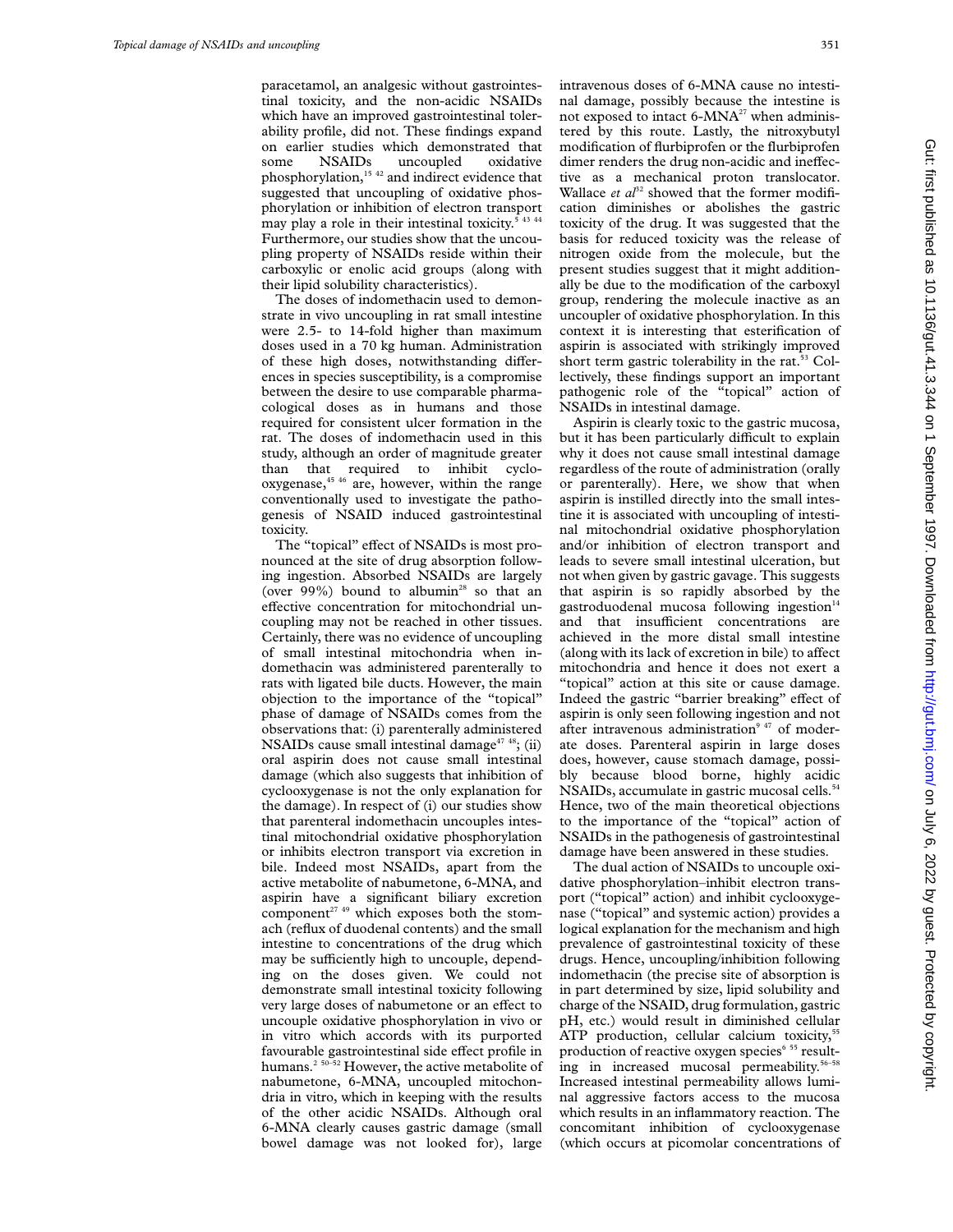NSAIDs and hence evident irrespective of the mode of administration of the drugs), with decreased prostaglandins, may then alter local blood flow and therefore be an important cofactor in driving the inflammation to ulcers.<sup>3-6</sup>

The importance of elucidating the mechanism of the "topical" damaging effect of NSAIDs lies in the fact that it may be possible to make them safer by chemical modification. Although NSAID damage to the gastrointestinal tract is clearly a multistage pathogenic process, <sup>6</sup> the results of this study suggests that uncoupling of oxidative phosphorylation or inhibition of electron transport by NSAIDs may be an early pathogenic event which underlies the "topical" phase of the biochemical damage. This suggests an alternative strategy for the development of "safer" NSAIDs, namely modifications of the carboxylic group common to most NSAIDs, to render the drugs ineffective as proton translocators.

6-Methoxy-2-naphthylacetic acid (6-MNA) was graciously provided by SmithKline Beecham (UK) and the nitroxybutylester derivative of flurbiprofen and the flurbiprofen dimer by Nicox, Dublin, Ireland.

SS was supported by an unconditional grant from SmithKline Beecham, USA, GS by the Helga Jonsdottir & Sigurlidi Kristjansson Memorial Fund, Iceland, AM by an MRC Clinician Scientist Fellowship, and TM by the South East London Health Authority.

- 1 Barrier CH, Hirschowitz BI. Current controversies in rheumatology. Controversies and management of non-steroidal anti-inflammatory drug induced side effects on upper gas-
- trointestinal tract. *Arthritis Rheum* 1989; **32:** 926–9. 2 Bjarnason I, Hayllar J, Macpherson AJ, Russell AS. Side effects of nonsteroidal anti-inflammatory drugs on the small and large intestine. *Gastroenterology* 1993; 104: 1832– 47.
- 3 Whittle BJR. Unwanted e Vects of aspirin and related agents on the gastrointestinal tract. In: Vane JR, Botting RM, eds. *Aspirin and other salicylates*. London: Chapman and Hall Medical, 1992: 465–509.
- 4 Wallace JL. The 1994 Merk Frost Award. Mechanism of nonsteroidal anti-inflammatory drug (NSAID) induced gastrointestinal damage-potential for development of gastrointestinal tract safe NSAIDs. *Can J Physiol Pharmacol* 1994; **72:** 1493–8.
- 5 Rainsford KD, Whitehouse MW. Biochemical gastroprotec-tion from acute by aspirin and related drugs. *Biochem Pharmacol* 1980; **29:** 1281–9.
- 6 Somasundaram S, Hayllar J, Rafi S, Wrigglesworth J, Macpherson A, Bjarnason I. The biochemical basis of NSAID-induced damage to the gastrointestinal tract: A review and a hypothesis. Scand J Gastroenterol 1995; 30: 289–99.
- 7 Levine RA, Petokas S, Nandi J, Enthoven D. Effects of nonsteroidal anti-inflammatory drugs on gastrointestinal injury and prostanoid generation in healthy volunteers. *Dig Dis Sci* 1988; **33:** 660–6.
- 8 Ligumski M, Golanska EM, Hansen DG, Kauffman GL. Aspirin can inhibit gastric mucosal cyclo-oxygenase without causing lesions in the rat. *Gastroenterology* 1983; **84:** 756–61.
- 9 Ivey KJ, Poane DB, Krause WJ. Acute effect of systemic aspirin on gastric mucosa in man. *Dig Dis Sci* 1980; **25:**  $97-9$
- 10 Langenbach R, Morham SG, Tiano HF, Loftin CD, Ghanayem BI, Chulada PC, *et al*. Prostaglandin synthase 1 gene disruption in mice reduced arachidonic acid-induced inflammation and indomethacin-induced gastric ulceration. *Cell* 1995; **83:** 483–92.
- 11 Rainsford KD. Mechanisms of gastrointestinal toxicity of non-steroidal anti-inflammatory drugs. *Scand J Gastroen-*
- *terol* 1989; **24** (suppl 163)**:** 9–16. 12 Daneshmend TK, Stein AG, Bhaskar NK, Hawkey CJ.
- Abolition by omeprazole of aspirin induced gastric mucosal<br>injury in man. Gut 1991; 31: 514–7.<br>13 Brookes PM, Day RO. Nonsteroidal antiinflammatory<br>drugs-differences and similarities. N Eng J Med 1991; 324: 1716–25.
- 14 Brune K, Schwietzer A, Eckert H. Parietal cells of the stomach trap salicylates during absorption. *Biochem Pharmacol* 1977; **26:** 1735–40.
- 15 Whitehouse MW. Biochemical properties of anti-inflammatory drugs-III. Uncoupling of oxidative phospho-rylation in a connective tissue (cartilage) and liver mitochondria by salicylate analogues: relationship of structure to activity. *Biochem Pharmacol* 1964; **13:** 319–36.
- 16 Mehlman MA, Tobin RB, Sporn EM. Oxidative phosphorylation and respiration by rat liver mitochondria from aspirin treated rats. *Biochem Pharmacol* 1972; **21:** 3279–85.
- 17 Tokumitsu Y, Lee S, Ui M. In vitro effects of nonsteroidal antiinflammatory drugs on oxidative phosphorylation in rat<br>liver mitochondria. *Biochem Pharmacol* 1977; **26:** 2101–6.
- 18 Robins PG. Ultrastructural observations on the pathogenesis of aspirin-induced gastric erosions. *Br J Exp Pathol* 1980; **61:** 497–504.
- 19 Peters TJ, Jones PE, Jenkins WJ, Wells JA. Analytical subcellular fractionation of jejunal biopsy specimens: enzyme activities, organelle pathology and responses to corticosteroids in patients with non-responsive coeliac dis-ease. *Clin Sci Mol Med* 1978; **55:** 293–300.
- 20 Peters TJ. Investigation of tissue organelles by a combination of analytical subcellular fractionation and enzymic microanalysis: a new approach to pathology*. J Clin Pathol* 1981; **34:** 1–12.
- 21 Lowry OH, Rosebrough NR, Farr AL, Randall RJ. Protein measurement with folin-phenol reagent*. J Biol Chem* 1951; **193:** 265–75.
- Carter EA, Hatz RA, Yarmush ML, Tompkins RG. Injuryinduced inhibition of small intestinal protein and nucleic acid synthesis. *Gastroenterology* 1990; **98:** 1445–51.
- 23 Tyler DD. Respiratory enzyme systems of mitochondria. In: *The mitochondria in health and disease*. New York: VCH Publishers, 1991: 269–352.
- 24 Chance B, Williams GR. The respiratory chain and
- oxidative phosphorylation. *Adv Enzymol* 1956; **17:** 65–134. 25 Wax J, Clinger WA, Varner P, Bass P, Winder CV. Relationship of the enterohepatic cycle to ulcerogenesis in the rat small bowel with flufenamic acid. *Gastroenterology* 1970; **58:** 772–80.
- 26 Brodie DA, Cook PG, Bauer BJ, Dagleg E. Indomethacininduced intestinal lesions in the rat*. Toxicol Appl Pharmacol* 1970; **17:** 615–24.
- 27 Melrange R, Gentry C, O'Connor C, Blower PR, Neil C, Kelvin AS, *et al*. Antiinflammatory and gastrointestinal eVects of nabumetone or its active metabolite, 6-methoxy-6-naphthylacetic acid (6MNA). *Dig Dis Sci* 1992; **37:**  $1847 - 52.$ <br>28 Insel PA.
- 28 Insel PA. Analgesic-antipyretics and antiinflammatory agents: Drugs employed in the treatment of rheumatoid arthritis and gout. In: Gillman AG, Rall TW, Nies AS, Taylor P, eds. Goodman and Gilman's. *The pharmacological basis of therapeutics*. 8th edn. New York: McGraw-Hill, 1993: 638–81.
- 29 Kent TH, Cardeli RM, Stanler FU. Small intestinal ulcers and intestinal flora in rats given indomethacin. *Am J Pathol* 1969; **54:** 237–45.
- 30 Anthony A, Dhillon AP, Nygard G, Hudson M, Piasecki C, Strong P, *et al*. Early histological features of small intestinal injury induced by indomethacin. *Aliment Pharmacol Ther* 1993; **7:** 29–40.
- 31 Dudeja PK, Brasitus TA. Inactivation of rat small intestinal brush-border membrane alkaline phosphatase by oxygen free radicals. *Gastroenterology* 1993; **105:** 357–66.
- 32 Wallace JL, Reuter B, Cicala C, McKnight W, Grisham MB, G. Novel nonsteroidal anti-inflammatory drug derivatives with markedly reduced ulcerogenic properties in rat. *Gastroenterology* 1994; **107:** 173–9.
- 33 Ligumsky M, Grossman MI, Kauffman GL. Endogenous gastric mucosal prostaglandins: their role in mucosal integrity. *Am J Physiol* 1982; **242:** G337–41.
- 34 Whittle BJR. Mechanism underlying gastric mucosal damage induced by indomethacin and bile salt, and the actions of prostaglandins. *Br J Pharmacol* 1977; **60:** 455–60.
- Whittle BJR. Protective mechanisms of the gastric mucosa In: Gustsavsson S, Kumar D, Graham DY, eds. *The stomach*. Edinburgh: Churchill Livingstone, 1992: 81–101.
- 36 Baskin WN, Ivey KJ, Kraus WJ. Aspirin-induced ultrastructural changes in human gastric mucosa. *Ann Intern Med* 1976; **85:** 299–303.
- 37 Lichtenberger LM, Wang Z-M, Romero JJ, Ulloa C, Perez JC, Giraud M-N, *et al*. Non-steroidal anti-inflammatory drugs (NSAIDs) associate with zwitterionic phospholipids: Insight into the mechanism and reversal of NSAIDinduced gastrointestinal injury. *Nat Med* 1995; **1:** 154–8.
- 38 Gullikson GW, Cline WS, Lorenzson V, Benz L, Olsen WA, Bass P. Effects of anionic surfactants on hamster small intestinal membrane structure and function: relationship to surface activity. *Gastroenterology* 1977; **73:** 501–11.
- 39 Gullikson GW, Sender M, Bass P. Laxative-like effects of nonsteroidal anti-inflammatory drugs on intestinal fluid movement and membrane integrity. *J Pharmacol Exp Ther* 1981; **220:** 236–52.
- 40 Szabo S, Spill WF, Rainsford KD. Non-steroidal anti-inflammatory drug-induced gastropathy. *Med Tox Adverse Drug Exp* 1989; **4:** 77–94.
- 41 Brune K, Dietzel K, Nurnberg B, Schneider H-Th. Recent insight into the mechanism of gastrointestinal tract ulceration. Scand J Rheumatol 1987; 16 (suppl 65): 135–40.<br>42 Adams SS, Cobb R. A possible basis for the anti-inflammatory activity of salicylates and other non-
- 
- hormonal anti-rheumatic drugs. *Nature* 1958; **181:** 773–74. 43 Ohe K, Hayashi K, Shirakawa J, Yamada K, Kawasaki T, Miyoshi A. Aspirin and taurocholate-induced metabolic damage in mammalian gastric mucosa in vitro*. Am J Physiol* 1980; **239:** G457–62.
- 44 Spenny JG, Bhown M. Effect of prostaglandin acid on gastric mucosa. II. Mucosal ATP and phosphocreatinine content and salicylic effects on mitochondrial metabolism. *Gastroenterology* 1977; **73:** 995–9.